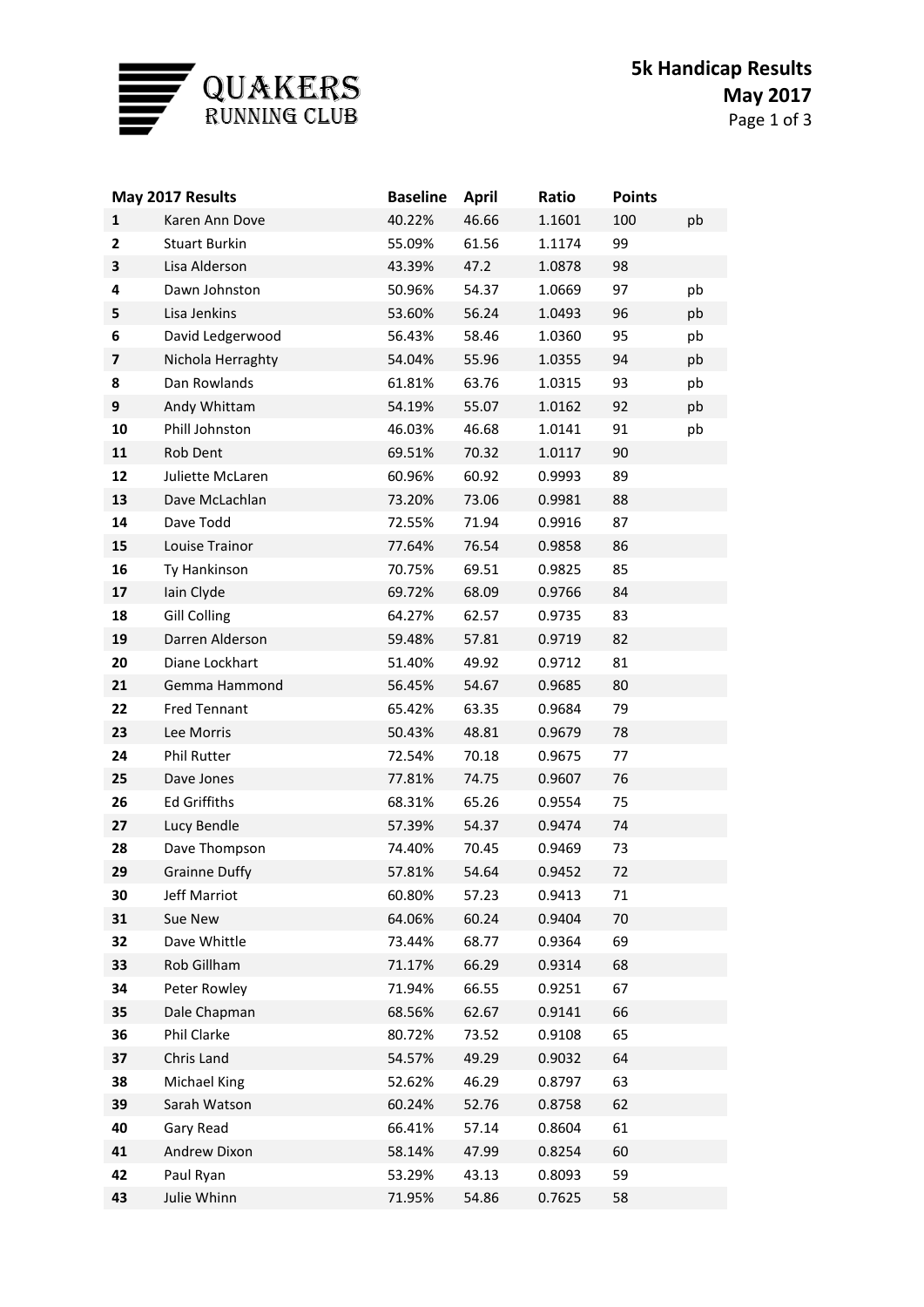

|                         | <b>May 2017 Cumulative Scores</b> | Jan         | Feb         | <b>March</b> | <b>April</b> | May       | <b>Total</b> |
|-------------------------|-----------------------------------|-------------|-------------|--------------|--------------|-----------|--------------|
| 1                       | Ty Hankinson                      | 85          | 79          | 80           | 82           | 85        | 411          |
| $\mathbf{2}$            | Karen Ann Dove                    | 100         | 0           | 100          | 100          | 100       | 400          |
| 3                       | <b>Ed Griffiths</b>               | 81          | 78          | 81           | 80           | 75        | 395          |
| 4                       | <b>Grainne Duffy</b>              | 77          | 86          | 85           | 74           | 72        | 394          |
| 5                       | Lisa Alderson                     | $\pmb{0}$   | 99          | 96           | 98           | 98        | 391          |
| 6                       | <b>Stuart Burkin</b>              | $\mathbf 0$ | 95          | 98           | 99           | 99        | 391          |
| $\overline{\mathbf{z}}$ | Gemma Hammond                     | 72          | 74          | 80           | 70           | 80        | 376          |
| 8                       | Michael King                      | 66          | 73          | 89           | 78           | 63        | 369          |
| 9                       | Andy Whittam                      | 93          | 89          | $\mathbf 0$  | 93           | 92        | 367          |
| 10                      | <b>Fred Tennant</b>               | 92          | 96          | $\pmb{0}$    | 96           | 79        | 363          |
| 11                      | Dave Todd                         | $\pmb{0}$   | 87          | 92           | 91           | 87        | 357          |
| 12                      | Darren Alderson                   | $\mathbf 0$ | 98          | 95           | 79           | 82        | 354          |
| 13                      | Dave McLachlan                    | 91          | 83          | $\mathbf 0$  | 85           | 88        | 347          |
| 14                      | Phil Rutter                       | 90          | 92          | 87           | 0            | 77        | 346          |
| 15                      | Juliette McLaren                  | 78          | $\pmb{0}$   | 82           | 81           | 89        | 330          |
| 16                      | Danny Gordon                      | 76          | 82          | 76           | 77           | 0         | 311          |
| 17                      | Lee Morris                        | 87          | $\mathbf 0$ | 73           | 72           | 78        | 310          |
| 18                      | Peter Rowley                      | 0           | 81          | 78           | 84           | 67        | 310          |
| 19                      | Olly Moore                        | 79          | 84          | 70           | 73           | 0         | 306          |
| 20                      | Marc Ellis                        | 70          | 71          | 88           | 66           | 0         | 295          |
| 21                      | <b>Emily Beaumont</b>             | 97          | 100         | 97           | $\pmb{0}$    | 0         | 294          |
| 22                      | Lisa Jenkins                      | 95          | 0           | 91           | 0            | 96        | 282          |
| 23                      | Rob Gillham                       | $\mathbf 0$ | 67          | 75           | 71           | 68        | 281          |
| 24                      | Sharon Carr                       | 69          | 68          | 68           | 67           | 0         | 272          |
| 25                      | <b>Billy Harris</b>               | 83          | 94          | 93           | $\pmb{0}$    | $\pmb{0}$ | 270          |
| 26                      | David Ledgerwood                  | 84          | 0           | 90           | 0            | 95        | 269          |
| 27                      | Jamie Pratt                       | 86          | $\pmb{0}$   | 94           | 75           | $\pmb{0}$ | 255          |
| 28                      | Paul Ryan                         | 67          | 66          | 0            | 63           | 59        | 255          |
| 29                      | Michelle Scruby                   | 74          | 90          | $\mathsf 0$  | 89           | 0         | 253          |
| 30                      | Gary Read                         | 60          | 0           | 69           | 61           | 61        | 251          |
| 31                      | Diane Lockhart                    | 94          | 0           | 75           | $\pmb{0}$    | 81        | 250          |
| 32                      | <b>Gill Colling</b>               | 89          | 0           | 78           | 0            | 83        | 250          |
| 33                      | Richie Payne                      | 62          | $\pmb{0}$   | 86           | 88           | $\pmb{0}$ | 236          |
| 34                      | Iain Clyde                        | 68          | 0           | 0            | 83           | 84        | 235          |
| 35                      | Dave Jones                        | $\pmb{0}$   | 76          | 66           | $\pmb{0}$    | 76        | 218          |
| 36                      | Nicola Wells                      | 75          | 0           | 67           | 76           | 0         | 218          |
| 37                      | Paul Roberts                      | $71\,$      | 70          | 72           | $\pmb{0}$    | 0         | 213          |
| 38                      | Sue New                           | 0           | 0           | 62           | 69           | 70        | 201          |
| 39                      | Jeff Marriot                      | $\pmb{0}$   | $\pmb{0}$   | 61           | 68           | $71\,$    | 200          |
| 40                      | Michelle Dale                     | 99          | 0           | 99           | 0            | 0         | 198          |